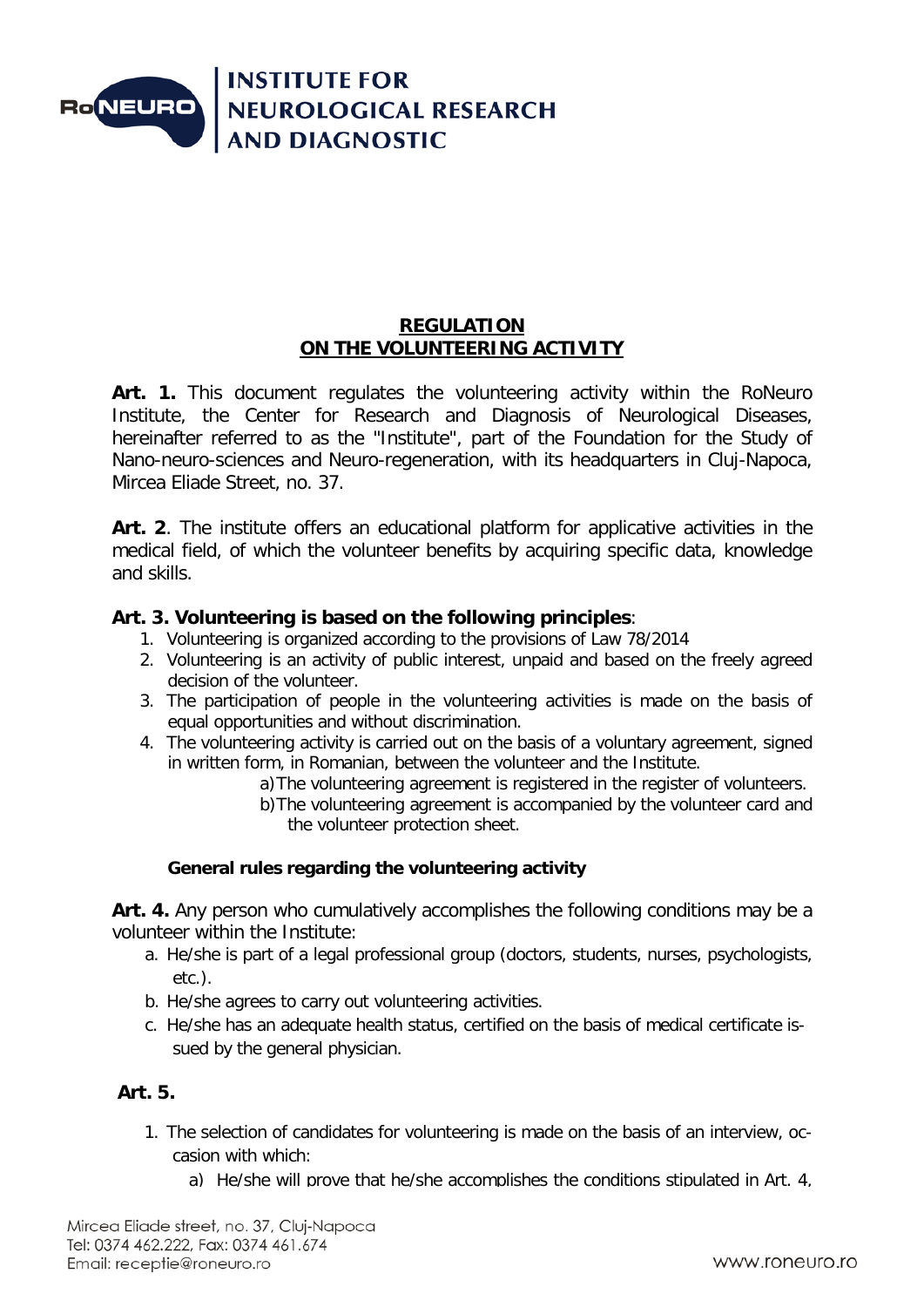

letters a, b, and c.

- b) He/she draws up the volunteering application in the content of which he/she will necessarily choose to participate in a research project and a working group, existing within the Institute.
- 2. The candidate selection committee will analyze the applications and present them to the Chairman of the Board of Directors, Professor Dr. MUREȘANU FIOR DAFIN, to decide on their admission or rejection.
- 3. The candidate selection committee has the opportunity to refuse the application of a volunteer.
- 4. The candidate selection committee has the following composition:
	- Loredana Cremenițchi medical manager
	- Stefan Strilciuc executive director/volunteer coordinator
	- Ioana Oloeriu Mureșanu researcher
	- Codruța Bîrle researcher
	- Cristian Andriescu assistant manager
- 5. The file of the candidate for volunteering shall be drawn up, which shall include the following:
	- •Volunteer application;
	- •Curriculum vitae;
	- •Study papers (baccalaureate, bachelor's degree, master's degree, etc.);
	- •Record from the place of work/faculty attending;
	- •Record from the general physician;
	- •Evaluation following the interview;
	- •Selection Commission conclusions;
- 6. The documents in point 5 shall be presented to the Chairman of the Board of Directors or his legal substitute, who will sign the volunteering agreement, the confidentiality agreement and the job description.

Art. 6. The Institute, through the volunteer coordinator, will evaluate the activity of the volunteer on a quarterly basis in terms of carrying out the tasks assumed through the application and the volunteering agreement and will propose the continuation or, as the case may be, the cessation of volunteering.

#### **Art. 8 Responsibilities of the Institute**

1. In relation to the volunteer, the Institute defines the following institutional framework: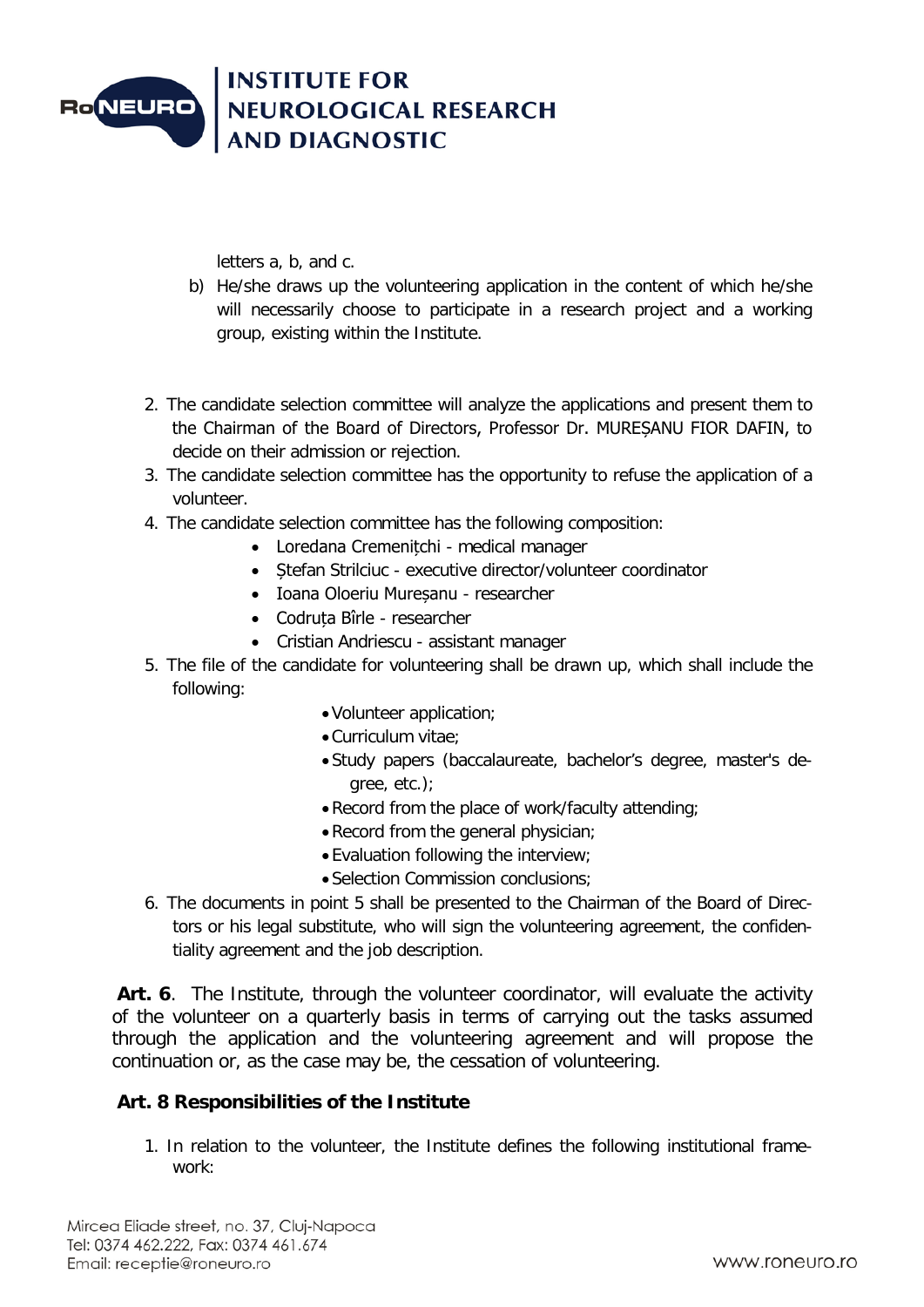

- a) The Institute establishes the organization and functioning of the volunteering activity.
- b) Prior to the start of the volunteering activity, a copy of the volunteering agreement, confidentiality agreement and job description will be handed to the volunteer.
- c) He ensures the conduct of volunteering activities under the leadership of a coordinator.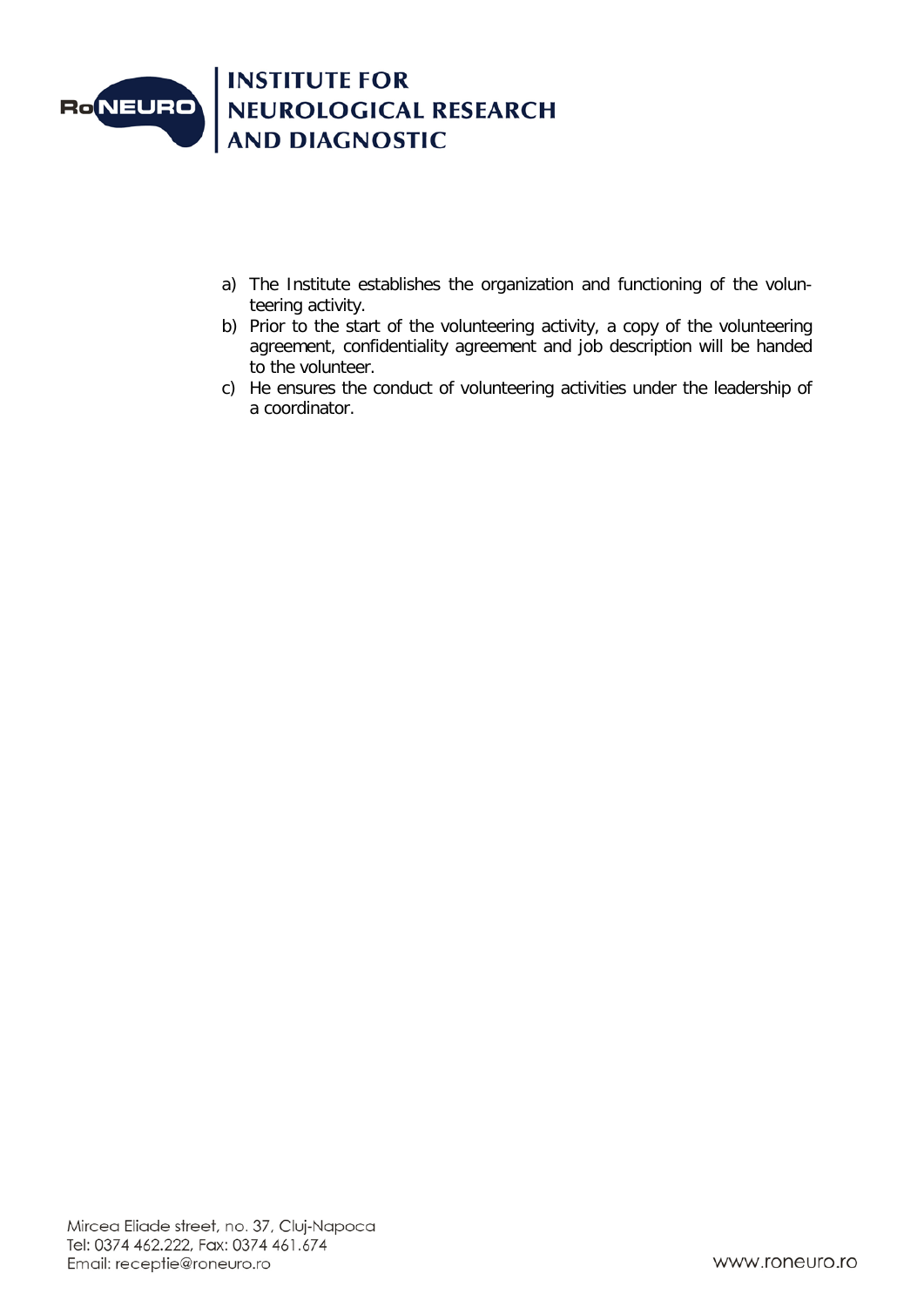

- d) He provides initial volunteer training on:
	- The structure and activities of the Institute;
	- Volunteer's rights and obligations:
	- Internal regulations;
- e) He keeps the records of the volunteers, the duration and the type of activities carried out by them.
- f) The institute controls the way the tasks are performed by the volunteer, through the volunteer coordinator.
- g) During the volunteering period or at the end of the volunteering period, at the volunteer's request, the Institute issues a volunteer certificate.

#### **Art.10. Volunteer's obligations**

- a) To accomplish the tasks set by the Institute.
- b) To maintain the confidentiality of the information to which he has access both during the volunteering period and after its termination.
- c) To inform his temporary unavailability to volunteer.
- d) In performing the volunteering activities, he is subordinated to the volunteer coordinator.
- e) The volunteer is obliged to comply with the decisions of the Board of Directors.

#### **Art. 11. Volunteer's Rights**

- a) The right to request the issuance of the volunteer certificate.
- b) If the activities performed are meritorious, the volunteer can benefit from the following types of support for educational and vocational training:
	- Participation in local, national or international educational events, organized by the Institute or its partners.
	- Introduction as a co-author in the specialized publications, for the research projects in which he was involved and had a substantial contribution.

## **Final Provisions**

 **Art. 12.** In the event that the volunteer causes harm to third parties, the Institute will be jointly and severally liable with the volunteer, under the conditions of law or of the volunteering agreement, if these have not been determined solely by the volunteer's fault.